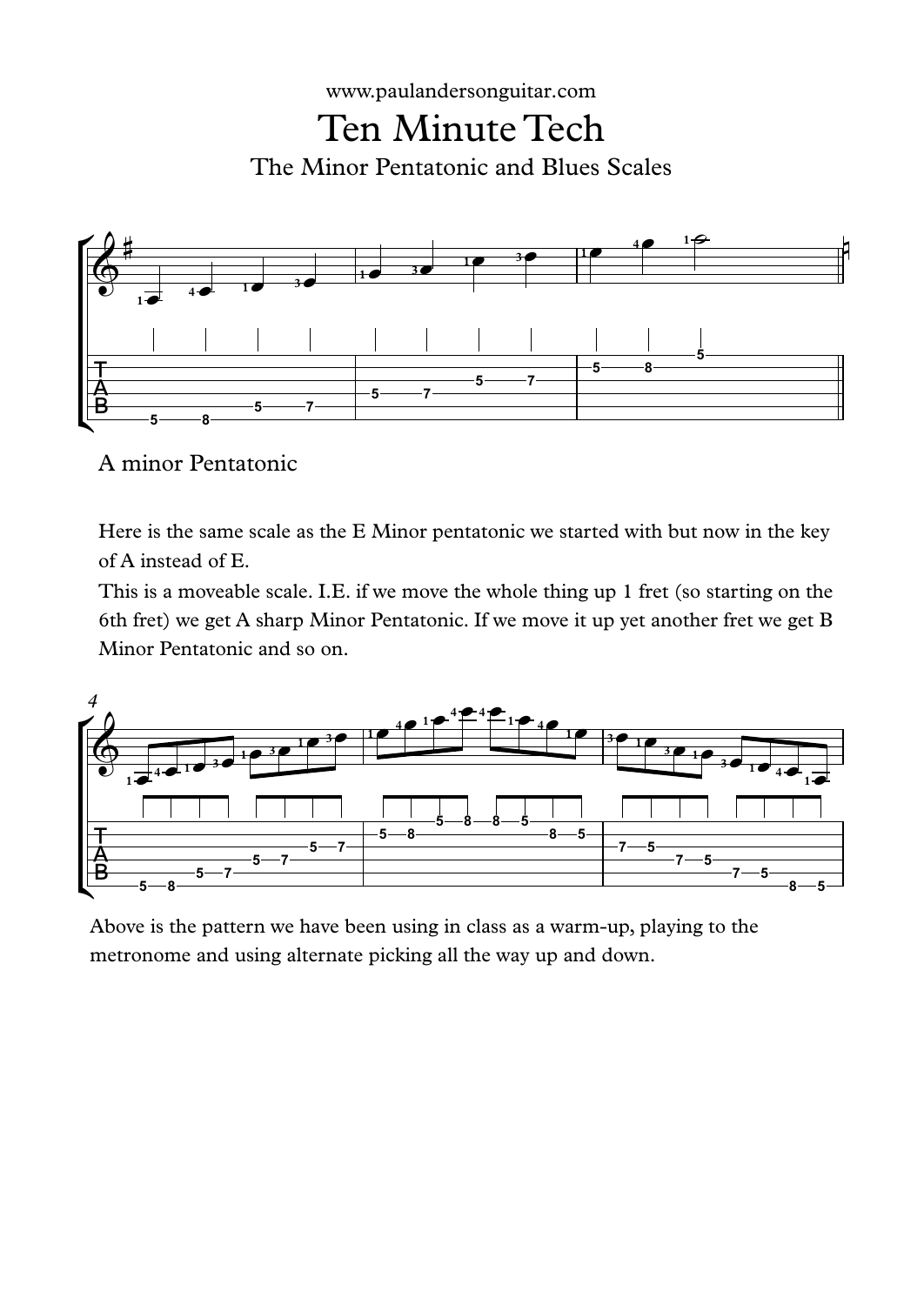

## The Blues Scale

Above is the Blues scale in A. As you will see, it is almost identical to the A minor Pentatonic.The only difference is the extra note known as the "blues note". It is highlighted here in blue.

This note sounds very cool, but is better used as a "passing note".

A passing note is a note that we use between two other notes. Landing on the blues note can sound good but nearly always sounds better when it is resolved by playing a "nicer" note afterwards. Experiment and find where it sounds good- music is subjective after all!

In theory, any chromatic notes (from the chromatic exercise we learned before) could work as passing notes. But you must have a destination in mind- I.E. don't just play chromatic notes at random, use them to get to a desired note in the scale (also know as a "target" note). Here is a quick example using the A blues scale above. Remember it's pretty much just the A Minor Pentatonic scale anyway!

The Blues Note is in blue, the chromatic passing notes are in red. As always, don't throw notes in for the sake of it, use them sparingly and tastefully!